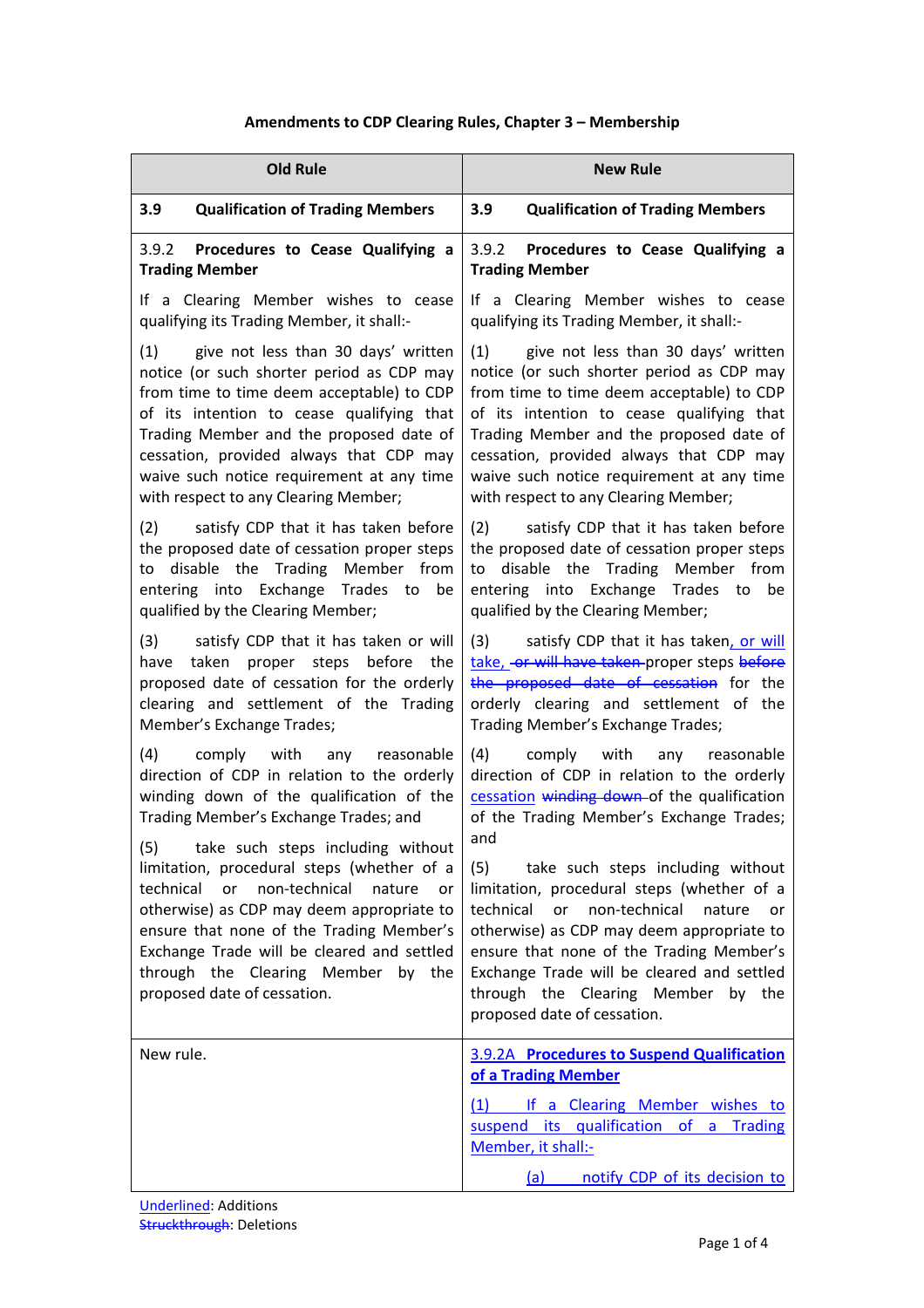| <b>Old Rule</b>                                                                                                                                                                                                                                                                                                                            | <b>New Rule</b>                                                                                                                                                                                                                                                                                                                                                                                                                                                                                                                                                                                                                                       |
|--------------------------------------------------------------------------------------------------------------------------------------------------------------------------------------------------------------------------------------------------------------------------------------------------------------------------------------------|-------------------------------------------------------------------------------------------------------------------------------------------------------------------------------------------------------------------------------------------------------------------------------------------------------------------------------------------------------------------------------------------------------------------------------------------------------------------------------------------------------------------------------------------------------------------------------------------------------------------------------------------------------|
|                                                                                                                                                                                                                                                                                                                                            | suspend its qualification of that<br><b>Trading Member; and</b><br>comply with any reasonable<br>(b)<br>direction of CDP in relation to the<br>suspension of the qualification of the<br>Trading Member's Exchange Trades.<br>A Clearing Member may suspend its<br>(2)<br>qualification of a Trading Member for not<br>more than 30 days. Before the end of the<br>30-day period, the Clearing Member must<br>notify CDP in writing of its intention to either<br>resume qualification or cease qualification of<br>the Trading Member. Where the Clearing<br>Member intends to cease qualification of the<br>Trading Member, Rule 3.9.2 shall apply. |
| 3.9.3<br>Notwithstanding the cessation of the<br>qualification, the Clearing Member shall<br>clear and settle all the Exchange Trades of<br>the Trading Member which are done right up<br>to the point when the Clearing Member<br>disables the Trading Member from entering<br>Exchange Trades to be qualified by the<br>Clearing Member. | 3.9.3<br>Notwithstanding the cessation or<br>suspension of the qualification, the Clearing<br>Member shall clear and settle all the<br>Exchange Trades of the Trading Member<br>which are done right up to the point when<br>the Trading Member has been disabled<br>Clearing Member disables the Trading<br>Member from entering Exchange Trades to<br>be qualified by the Clearing Member.                                                                                                                                                                                                                                                          |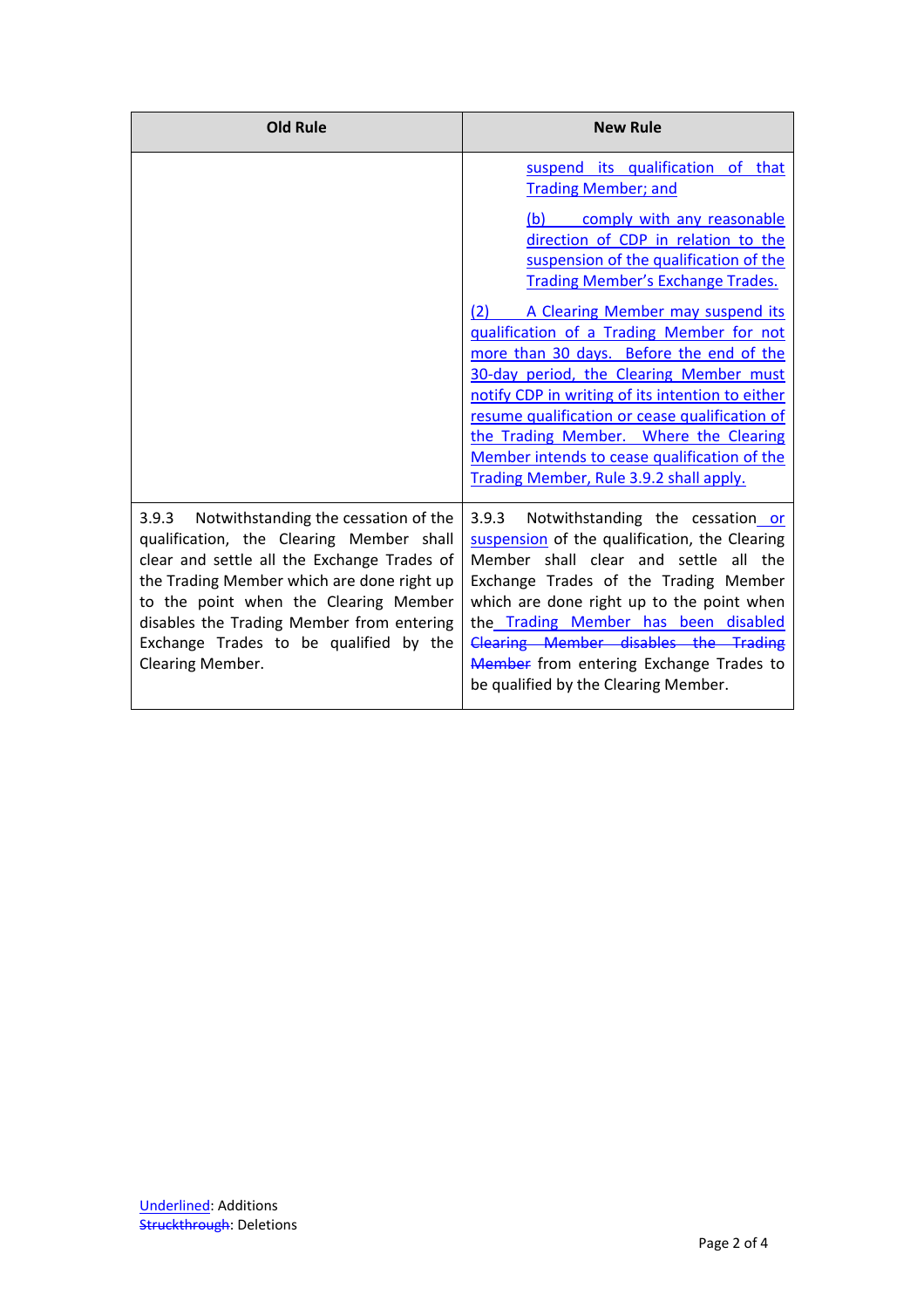# Practice Note 3.9.2A, 3.9.3

# 3.9.2A Procedures to Suspend Qualification of a Trading Member

| <b>Issue Date</b> | <b>Cross Reference</b>    | <b>Enquiries</b>                   |
|-------------------|---------------------------|------------------------------------|
| 11 January 2011   | Rule 3.9.2A<br>Rule 3.9.3 | Please contact:                    |
|                   |                           | <b>Member Supervision</b>          |
|                   |                           | <b>Facsimile No</b><br>: 65388273  |
|                   |                           | E-Mail Address : membersup@sgx.com |
|                   |                           | <b>Market Control</b>              |
|                   |                           | Hotline<br>: 62368820              |
|                   |                           | <b>CDP Client Services</b>         |
|                   |                           | Hotline<br>: 62368250              |

## 1 INTRODUCTION

- 1.1 Rule 3.9.2A states that a Clearing Member who wishes to suspend its qualification of a Trading Member, shall notify CDP of its decision to suspend its qualification of that Trading Member, and comply with any reasonable direction of CDP in relation to the suspension of the qualification of the Trading Member's Exchange Trades.
- 1.2 Rule 3.9.3 states that the Clearing Member shall clear and settle all the Exchange Trades of the Trading Member which are done right up to the point when the Trading Member has been disabled from entering Exchange Trades to be qualified by the Clearing Member.
- 1.3 This Practice Note sets out the operational procedures that a Clearing Member should follow to notify CDP of its decision to suspend its qualification of a Trading Member.

## 2 PROCEDURES FOR SUSPENDING A TRADING MEMBER

#### Designated Officers

- 2.1 Clearing Members shall at all times have at least two Designated Officers whose role is to notify CDP of the Clearing Member's decision to suspend a Trading Member.
- 2.2 For each Designated Officer, the Clearing Member shall submit to SGX's Market Control the Designated Officer's name, identification number, contact details, and a sealed envelop containing authentication information stipulated by Market Control. (For security reasons, the required authentication information will not